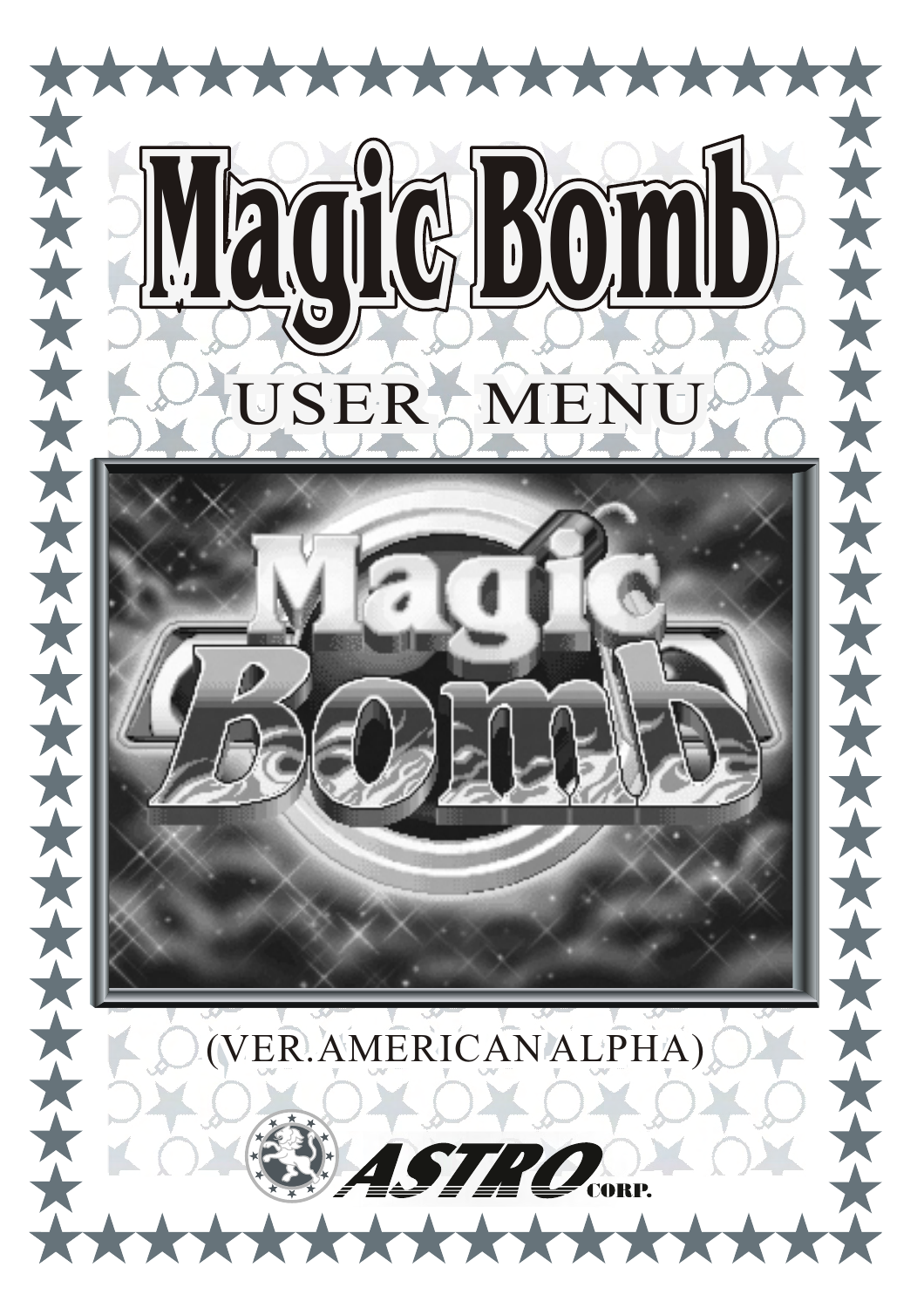## CONNECTOR(36PIN) CONNECTOR(10PIN)

| <b>PARTS SIDE</b>        |      |                | <b>SOLDER SIDE</b>              |
|--------------------------|------|----------------|---------------------------------|
| Vi deo Red               |      | 1              | Vi deo Green                    |
| Vi deo Bl ue             |      | $\overline{c}$ | Vi deo Sync.                    |
| Speaker                  |      | 3              | Speaker Ground                  |
|                          |      | 4              |                                 |
|                          |      | 5              |                                 |
|                          |      | 6              |                                 |
| Ticket Out Button        |      | 7              |                                 |
| Ticket Notch (Dispenser) |      | 8              |                                 |
| Start                    |      | 9              |                                 |
| Odds/Stop2               |      | 10             |                                 |
| Pl ay                    |      | 11             |                                 |
| Take/Stop3               |      | 12             |                                 |
| Doubl e/Stop1            |      | 13             |                                 |
|                          |      | 14             |                                 |
|                          |      | 15             |                                 |
| All Stop                 |      | 16             |                                 |
|                          |      | 17             |                                 |
| Coin In Switch           |      | 18             | Key In Switch                   |
|                          |      | 19             |                                 |
| Account Switch           |      | 20             | Test Switch                     |
| Hopper Pay Button        |      | 21             | Key Out Switch                  |
|                          |      | 22             | Hopper Switch                   |
| Coin In Counter          |      | 23             |                                 |
| Key I n Counter          |      | 24             | Hopper SSR                      |
|                          |      | 25             |                                 |
|                          |      | 26             |                                 |
| Hopper Counter           |      | 27             |                                 |
| Key out Counter          |      | 28             |                                 |
| Start                    | Lamp | 29             | Ti cket Out<br>(SSR)            |
| Odds/Stop2               | Lamp | 30             | Error<br>Lamp                   |
| Pl ay                    | Lamp | 31             | $\overline{\text{W}}$ n<br>Lamp |
| Take/Stop3               | Lamp | 32             |                                 |
| Doubl e/Stop1            | Lamp | 33             |                                 |
| $\overline{AI}$ I Stop   | Lamp | 34             |                                 |
|                          |      | 35             |                                 |
| <b>GND</b>               |      | 36             | <b>GND</b>                      |

| <b>PARTS SIDE</b>       |    | <b>SOLDER SIDE</b> |      | <b>PARTS SIDE</b>           |                | <b>SOLDER SIDE</b> |
|-------------------------|----|--------------------|------|-----------------------------|----------------|--------------------|
| Vi deo Red              |    | Vi deo Green       |      | GND                         | 1              | GND                |
| Vi deo Bl ue            | 2  | Vi deo Sync.       |      | GND                         | 2              | GND                |
| Speaker                 | 3  | Speaker Ground     |      | $+5V$                       | 3              | $+5V$              |
|                         | 4  |                    |      | $+5V$                       | $\overline{4}$ | $+5V$              |
|                         | 5  |                    |      | $+12V$                      | 5              | $+12V$             |
|                         | 6  |                    |      | $+12V$                      | 6              | $+12V$             |
| Ticket Out Button       | 7  |                    |      | *1 Ticket Dispenser Enablel | $\overline{7}$ |                    |
| icket Notch (Dispenser) | 8  |                    | $*2$ | Hopper SSR                  | 8              |                    |
| Start                   | 9  |                    |      | GND                         | 9              | GND                |
| Odds/Stop2              | 10 |                    |      | GNL                         | 10             | GND                |

- This pin is normal low. When it enable is +5V. (\*1)
- This pin is connected with the solder side 24th pin of connector 36 pin.  $(2)$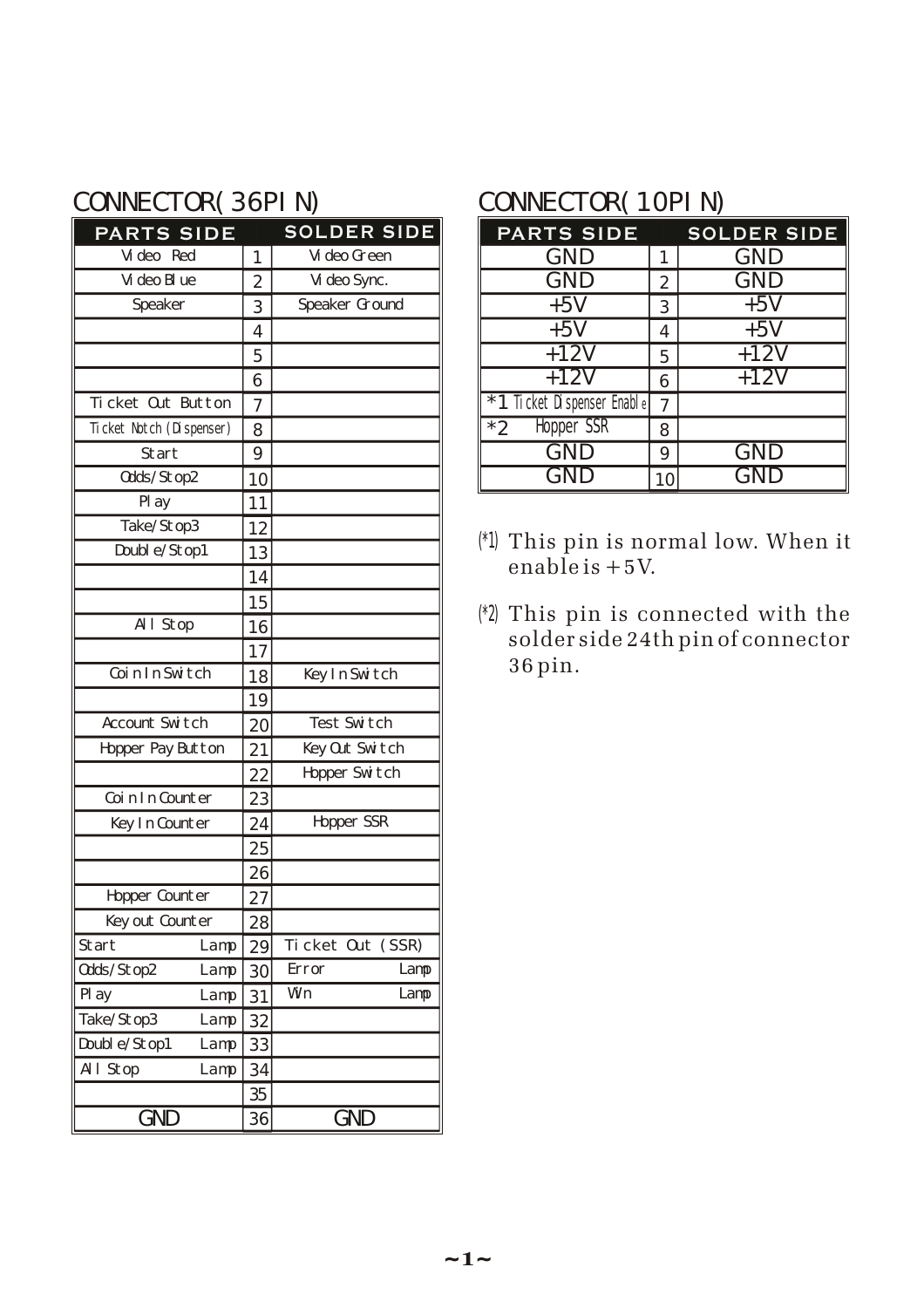# CONNECTOR(28pin)

| <b>PARTS SIDE</b>          | <b>SOLDER SIDE</b> |                   |      |  |
|----------------------------|--------------------|-------------------|------|--|
| GND                        | 1                  | GND               |      |  |
| GND                        | $\overline{2}$     | $\overline{GND}$  |      |  |
| $+5V$                      | 3                  | $+5V$             |      |  |
| $+5V$                      | 4                  | $+5V$             |      |  |
|                            | 5                  |                   |      |  |
| $+12V$                     | 6                  | $+12V$            |      |  |
|                            | $\overline{7}$     |                   |      |  |
| Coin In Counter            | 8                  | Hopper Counter    |      |  |
| Key In Counter             | 9                  | Key Out Counter   |      |  |
| Speaker                    | 10                 | Speaker Ground    |      |  |
| Key In Switch              | 11                 | Hopper Pay Button |      |  |
| Vi deo<br>Red              | 12                 | Vi deo Green      |      |  |
| Vi deo Bl ue               | 13                 | Vi deo Sync.      |      |  |
| GND                        | 14                 | Test Switch       |      |  |
| Account Switch             | 15                 |                   |      |  |
| Coinin Switch              |                    | 16 Error          | Lamp |  |
| Start                      |                    | 17 Start          | Lamp |  |
| Ticket Out Button          |                    | 18 Ti cket Out    | SSR  |  |
|                            | 19                 | W n               | Lamp |  |
| Odds/Stop2                 |                    | $20$ Stop2        | Lamp |  |
| Take/Stop3                 | 21                 | Take/Stop3        | Lamp |  |
| Double/Stop1               | 22                 | Double/Stop1      | Lamp |  |
| Pl ay                      | 23                 | Pl ay             | Lamp |  |
| All Stop                   | 24                 | All Stop          | Lamp |  |
| Ti cket Notch (Di spenser) | 25                 | Key Out Switch    |      |  |
| Hopper SSR                 | 26                 | Hopper Switch     |      |  |
| GND                        | 27                 | GND               |      |  |
| GND                        | 28                 | GND               |      |  |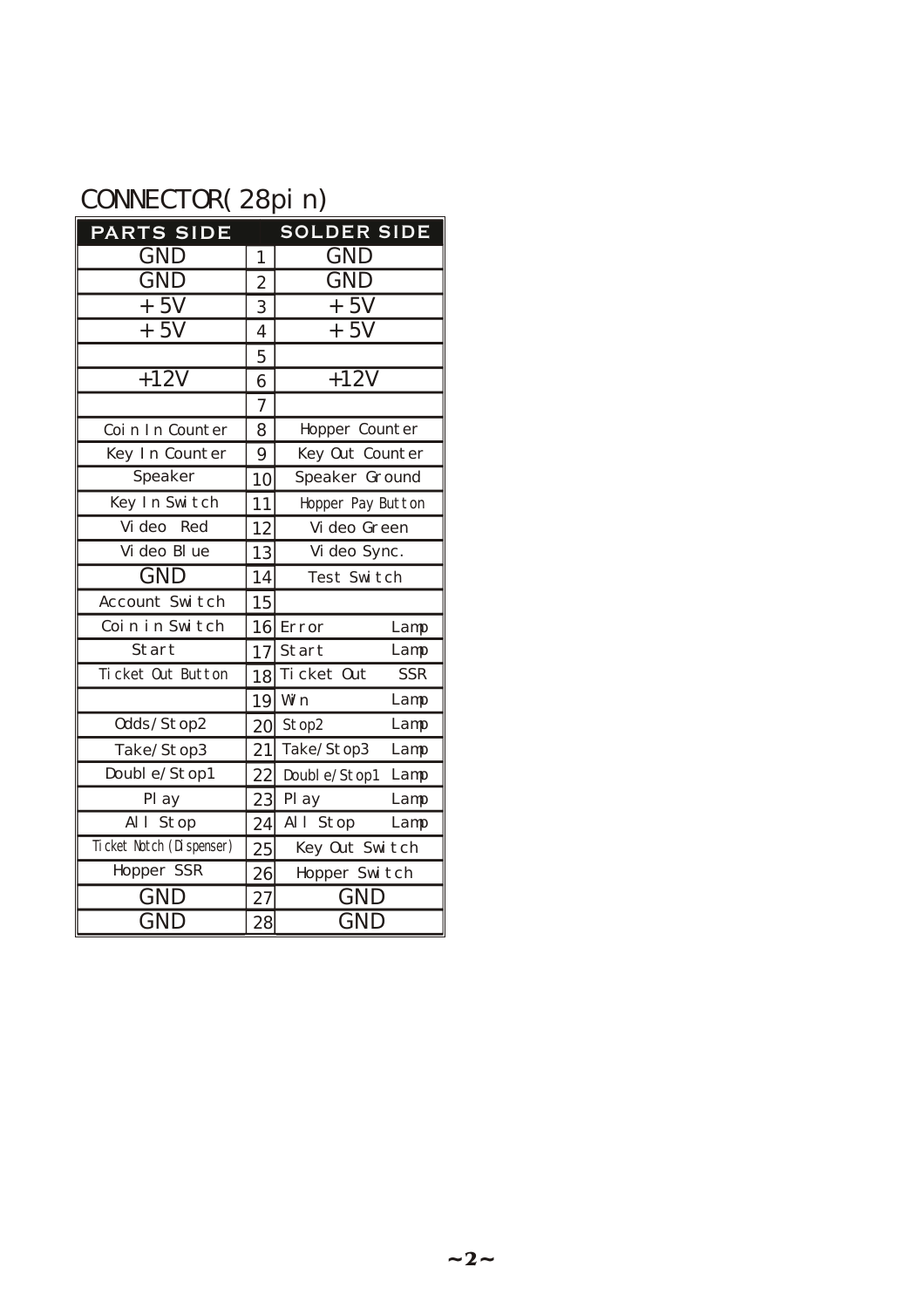# 1.DATA SETTING

| 1 COIN IN/CREDIT:<br>2 KEY IN/CREDIT: | $(1,2,4,5,10,15,20,25,50,75,80,100,500)$<br>$(1,2,4,5,10,15,20,25,50,75,80,100,500)$    |
|---------------------------------------|-----------------------------------------------------------------------------------------|
| 3 COIN OUT/CREDIT:                    | (1,2,5,10,15,20,50,75,100,200,500)                                                      |
| 4 KEY OUT/CREDIT:                     | As coin in, as key in, clear all                                                        |
| 5 TICKET OUT/CREDIT:                  | $(1,2,4,5,10,15,20,25,50,75,80,100,500)$                                                |
| 6 CREDIT LIMIT:                       | (990000,100000,50000,40000,30000,                                                       |
|                                       | 20000,10000,5000)                                                                       |
| 7 MAX PLAY:<br>8 MIN PLAY:            | (16,32,64,80,120,160,240)                                                               |
|                                       | (1,8,10,16,32,64,80,120,160,240)                                                        |
| 9 MAIN GAME RATE:                     | $(98\% \sim 91\%)$<br>$(94\% \sim 50\%)$                                                |
| 10 PAY OUT RATE:<br>11 DOUBLE UP:     | Yes, No                                                                                 |
| 12 SUBGAME SELECTABLE:                | Yes, No                                                                                 |
| 13 JP1.2 MIN PLAY:                    | (8,16,32,64,80,120,160,240)                                                             |
|                                       |                                                                                         |
|                                       | The range of JP1,2(item14,15,17,18) will depend on the JP1,2 MIN PLAY (ITEM13) YOU SET. |
| 14 MIN VALUE OF JP2:                  | (1000~120000)                                                                           |
| 15 MAX VALUE OF JP2:                  | $(4000 \sim 360000)$                                                                    |
| 16 PROGRESSIVE SPEED OF JP2:          | $(1/8PLAY \sim 1/64PLAY)$ Add on when the                                               |
|                                       | bomb shown                                                                              |
| 17 MIN VALUE OF JP1:                  | (2000~180000)                                                                           |
| 18 MAX VALUE OF JP1:                  | (6000~600000)                                                                           |
| 19 JP1 CREATION:                      | Random. Progressive                                                                     |
| 20 PROGRESSIVE SPEED OF JP1:          | $1/32$ PLAY~ $1/160$ PLAY                                                               |
| 21 WINNING TYPE:                      | Into credit, Into point                                                                 |
| 22 PAYOUT TYPE:                       | Pay all, Press to stop                                                                  |
| 23 RESET CODE TYPE:                   | $(0)$ No use                                                                            |
| 24 MUSIC OF DEMO SHOW:                | Yes, No                                                                                 |
| 25 SPIN TYPE:                         | Auto stop, Press to stop                                                                |
| <b>26 GAME COUNT</b>                  | Yes, No                                                                                 |
| 27 BOOK KEEPING:                      | Yes, No                                                                                 |
| 28 BOMB BIN LADEN:                    | Yes, No                                                                                 |
| 29 SCORE BOX:                         | Yes, No                                                                                 |
|                                       |                                                                                         |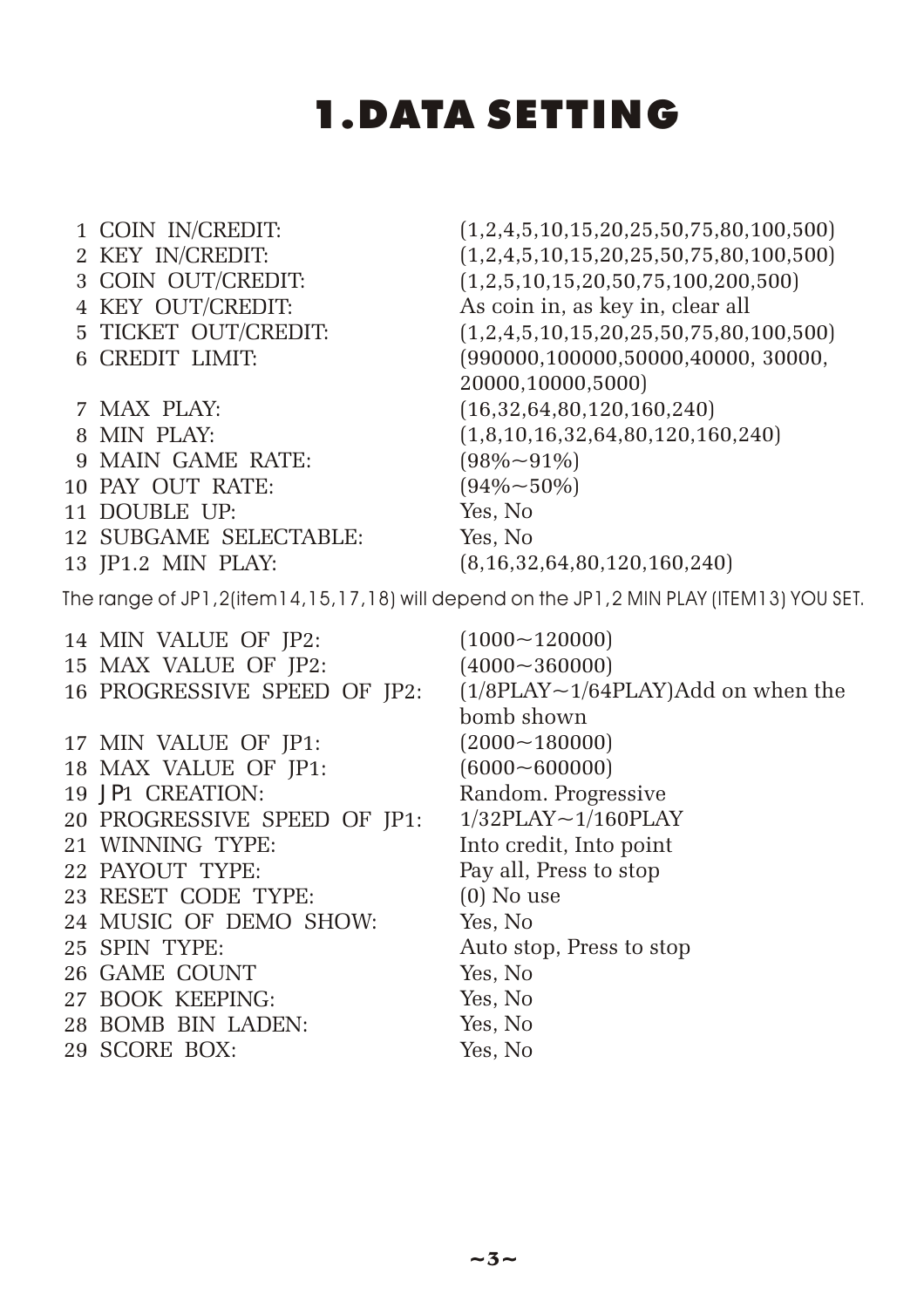# RESET CODE TABLE

| RESET CODE TYPE                                                 |         |          |          |                                       |      |                  |                                              |
|-----------------------------------------------------------------|---------|----------|----------|---------------------------------------|------|------------------|----------------------------------------------|
| $\sim$ $\sim$ $\sim$ $\sim$<br>RESE <sup>.</sup><br><b>UULL</b> | --      | 504<br>, | 802      | $\overline{\phantom{a}}$<br>79.<br>04 | 1306 | - -<br>-<br>---- | 7418                                         |
| <b>SETT</b><br>$\overline{100,0000}$<br>UV U<br><b>UULL</b>     | $\cdot$ | $\Omega$ | $-$<br>. | $\sim$ $\sim$                         | 74.  | 9786             | $22 - 7$<br>$\overline{\phantom{a}}$<br>---- |

# 28PIN BUTTON LAYOUT



# **36PIN BUTTON LAYOUT**

| <b>ALL STOP</b> | STOPI        | <b>STOP2</b> | <b>STOP3</b> | PLAY |              |  |
|-----------------|--------------|--------------|--------------|------|--------------|--|
|                 | DOUBLE UP II | odds         | <b>TAKE</b>  |      | <b>START</b> |  |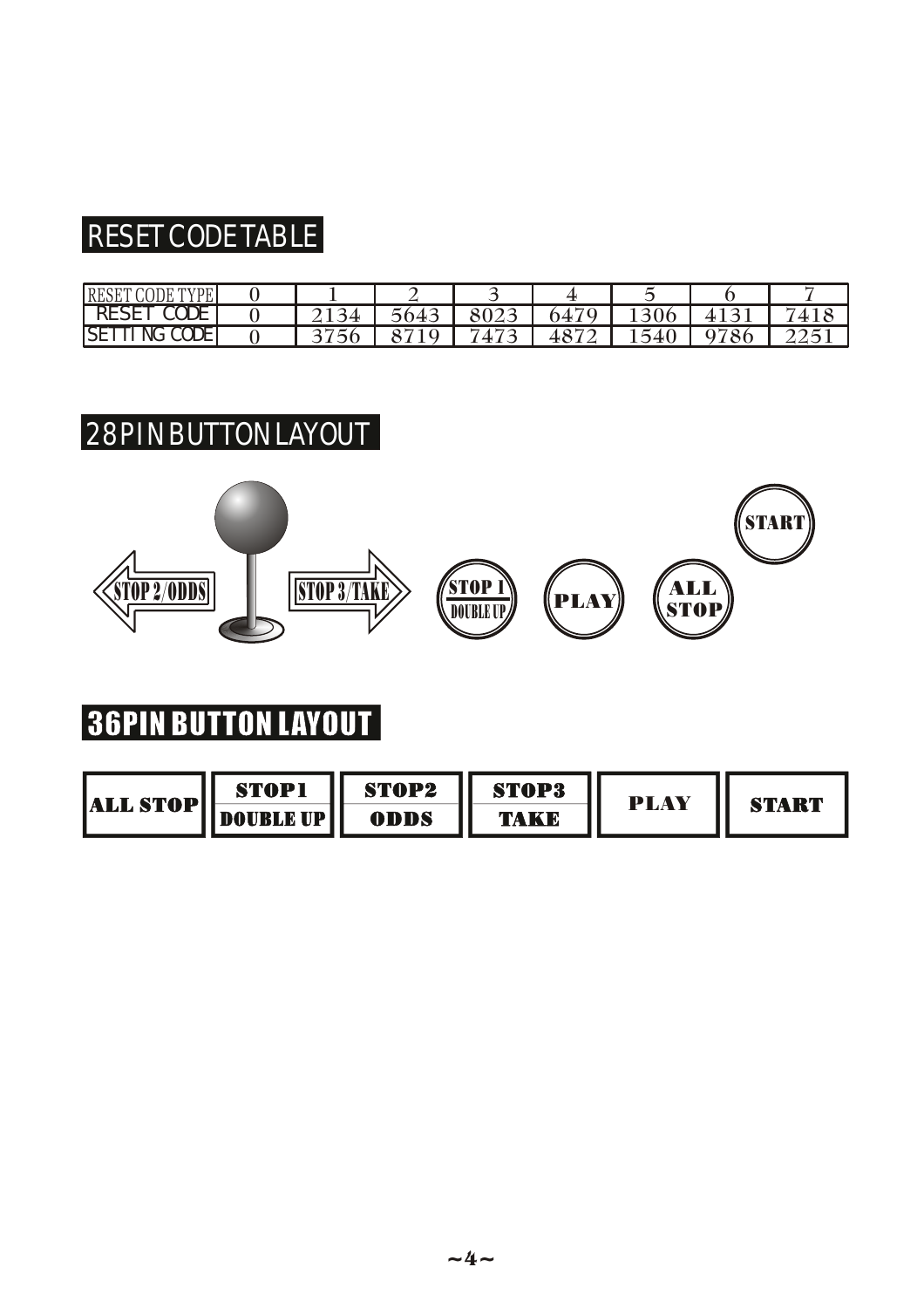# 2.BOOK KEEPING & ADJUSTMENT

### 1.BOOK KEEPING AND SYSTEM RESET

- 1. Press"TEST"and get into the Book Keeping and Setting screen, then press"DOUBLE UP" to get into the Book Keeping screen, follow the instruction that shown on the screen and select the item.
- 2. Press"PLAY&START"buttons will clear the daily record.
- (SYSTEM RESET):4 numbers of password are required, there are 8 sets of 3. password can be selected ,when the system reset is complete ,message will shown on the screen.

### 2.DATA SETTING

- 1. Press"TEST" and get into the Book Keeping and Setting screen, press"START"then enter 4 numbers of password.
- 2. If the password is correct will into the setting screen then follow the instruction that shown on the screen and select the item.
- The "Pay Out Rate" and "Main Game Rate" will influence each other while 3. setting.
- The JP2 will be reset to the minimum value automatically, if the setting of 4. maximum bet or JP2 was changed.
- 5. The options of maximum and minimum setting of JP2 will go with max bet.

### 3.TEST MODE

- 1. Press"TEST"and get into the main menu screen, press"TAKE SCORE"will get into the menu of testing mode.
- 2. Buttons function test, sound effect test and correction of screen can be executed on test mode.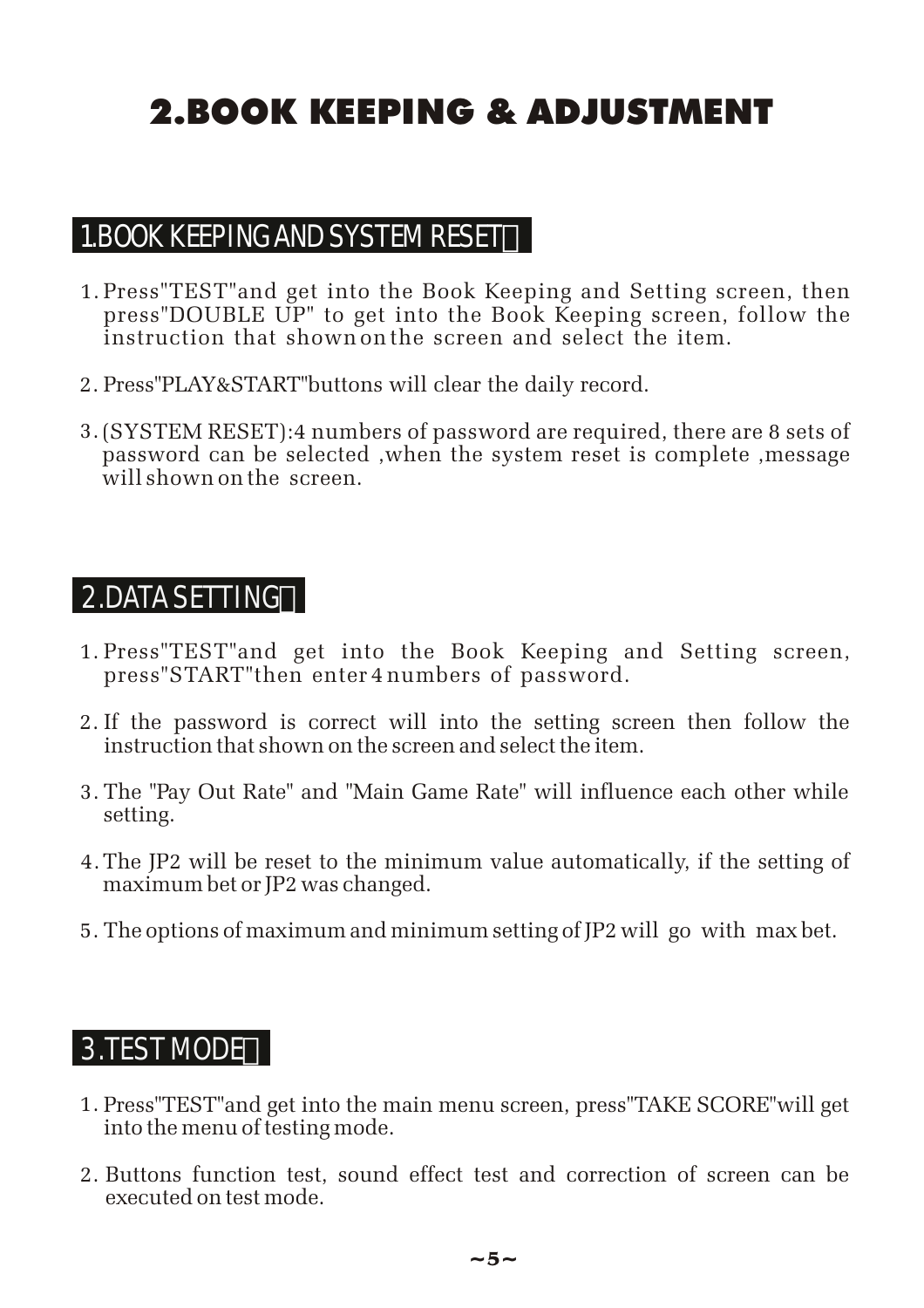# 3.EXPLANATION OF OPERATION

# MAIN GAME FRUIT GAME

- 1. Main game is like the same way as play the traditional 8-liner fruits game,Playing of each liner will add one after another then start.
- 2. Except the winning of each liner, there are"**Instant-lottery"."Slot** machine"."Shell fortune"."Free game"will bring out extra winning or bonus.
- The magic bomb's blaze will transform the fruits; juice of fruit will transform 3. another fruit, the result will become unpredictable.

# **Jackpot1**

#### How to win?

When player play as the maximum play and gets 9 same Symbols; will win the IP1. $(1/4$  of IP1 for Lemon, Blue berry and Orange), $(1/2)$  of IP1 for Cherry, Watermelon and Golden bell),(All points of JP1 for Blue7,Bar,Big Bar and Little Bar)

#### The creation of Jackpot1:

Range of Value: The range of Jackpot 1 is between the minimum and maximum of Jackpot 1 (Data Setting 17,18 item)

Random Mode: The value of Jackpot 1 will be changed randomly each time when player gets the all fruits bonus; new value will be located within the range.

Progressive Mode: The value of Jackpot 1 will be accumulated by the accumulate value(Data Setting 19 item)and start with the minimum value.

# **Jackpot2**

#### How to win?

When player play as the maximum play and gets 3 bomb symbols in the same line; will win the Jp2.

#### The creation of Jackpot2:

The value of Jackpot2 will be accumulated by playing every time when the bomb Symbol shows up, the way of how to accumulate the value and maximum and value can be changed by setting.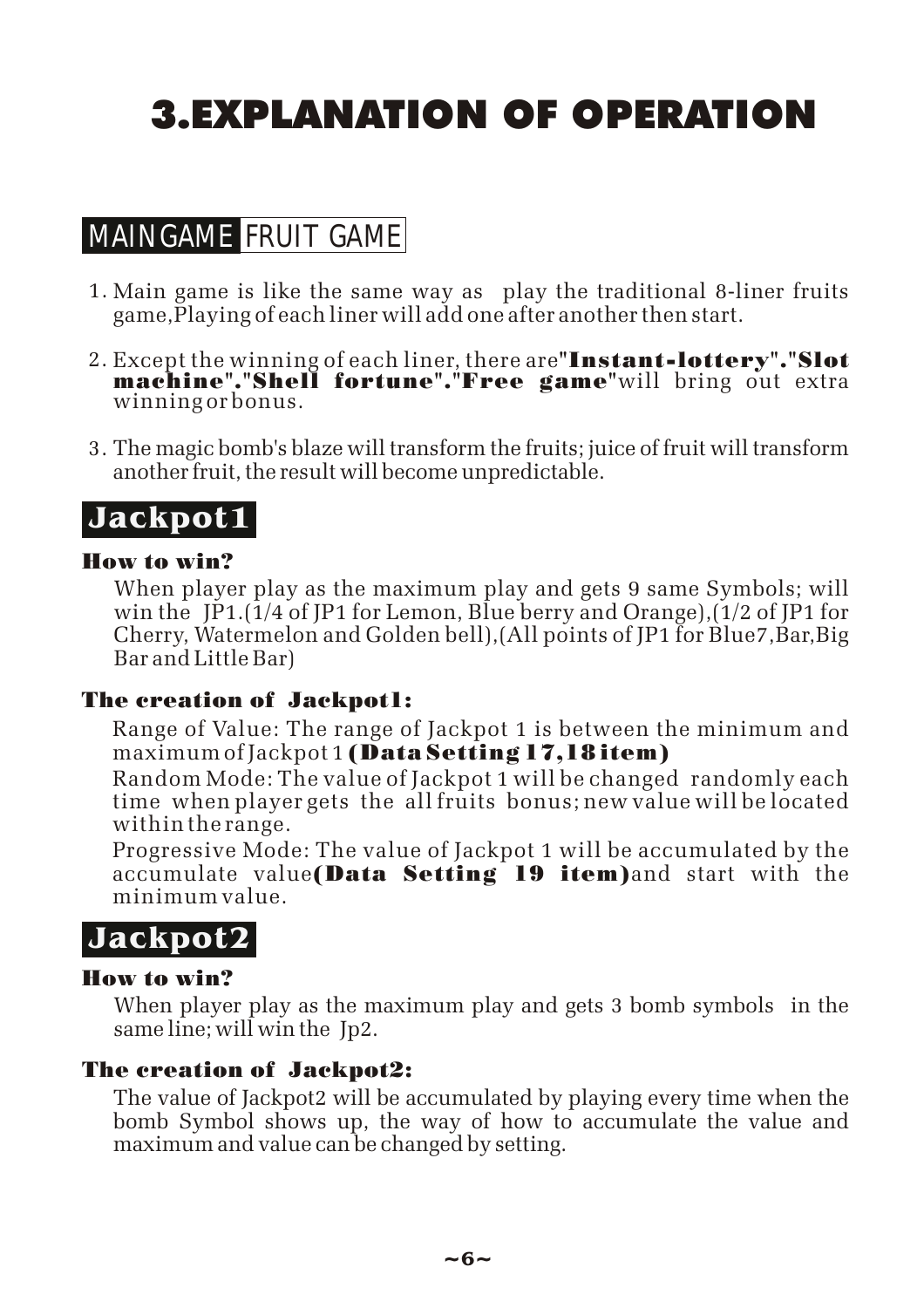# BONUS GAME

### 1 **Instant lottery**

When player gets a **Lottery**" liner will get into this bonus game. There are 9 numbers shown on the lottery ticket, and if gets 3 same numbers will gets the amount of the number. No matter how many lines the player gets it with Lottery symbol, it will be only one time to play this bonus game.

### **2 Slot machine**

When player gets the liner of "BIG BAR" symbols will get into this bonus game and gets 20 to 40 times of free slot games.

### **3 Shell fortune**

Player will get into this bonus game, when player gets the cross liner(Any kind of symbol except Lottery, and Free Game symbol).There are 6 bonus or death-heads that inside the shell shown on the left side of the screen. Shovel will moving between the unopened shell, press "START"or"ALL-STOP"when the shovel stops at the selected shell to open the shell and gets the prix if the player gets death-heads, will reduce the bonus to 1/2 and will stops this bonus game.

### **4 Free game**

When player gets the liner of "Free Game" symbol will gets to play 10 times of main game for free. The free game will be started automatically and the color will turn to green during free game. No matter how many lines player gets it with Free Game symbol, it will be only 10 times to play this bonus game.